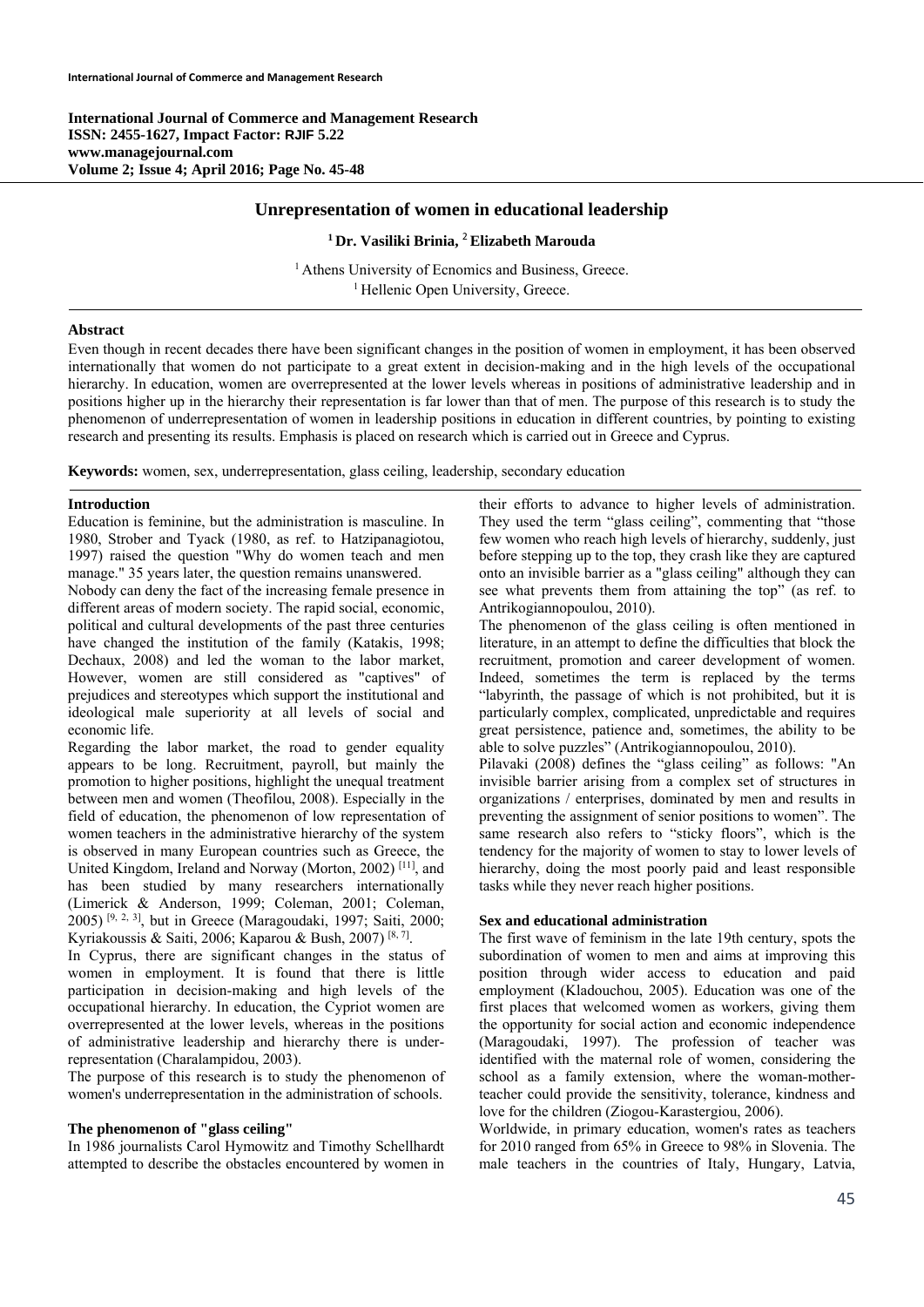Lithuania, Slovenia and the Czech Republic were approximately only 5% of all teachers or less. In secondary education the proportion of women teachers stood between 52% in Liechtenstein and 86% in Latvia, while this percentage reduced dramatically in higher levels of education (European Network Eurydice, 2010).

Therefore, the teaching profession can be considered as a "women's job" (Davis, 2003; Skelton, 2002)  $[4, 14]$  in Cyprus and across Europe (Mehra & Gammage, 1999; Morton, 2002) [10, 11], with women teachers to be the majority in primary and secondary education. Women prefer the teaching profession as well, so they can combine their responsibilities at home and at work, since the favorable conditions in the profession are more suited to family and domestic commitments (Weiner, 2005) [16].

Although women are overrepresented in low levels of education, this is not the case in the higher levels associated with the management and decision-making mechanisms, where their underrepresentation is obvious (Davis, 2003; Skelton, 2002; Limerick & Anderson, 1999; Coleman, 2001; Coleman, 2005; Maragoudaki, 1997; Saitis, 2000; Kyriakoussis & Saiti, 2006; Kaparou & Busha, 2007; Charalambidou-Solomi, 2003)<sup>[4, 14, 9, 2, 3, 8, 7]</sup>. In the higher levels of educational leadership and administrative hierarchy the number of women is very small. Women usually occupy low and middle positions, confirming the view of Strober and Tyack regarding the administrative hierarchy of education that "women teach and men manage" (as ref. to Hatzipanagiotou, 1997).

In Cyprus, the phenomenon of the glass ceiling in education seems to be one of the greatest weaknesses of the education system. This was noted by the survey of UNESCO in 1997 (Alexander & Vryonides, 2008).

# **Women and Educational Leadership**

Women are the vast majority of teachers in primary and secondary education, at European and international level. However, female representation decreases significantly in higher levels of education (European Network Eurydice, 2010).

Several studies in Europe and America recorded this contradictory status of women teachers, who are considered able to teach, but not able to lead. Research in the United States of America shows that, compared to men, womenteachers are less likely to fill leadership positions. Specifically between the years 1993-94 and 2003-04 the percentage of women-principals in primary education increased from 41% to 56%, while in secondary education the percentage reached only to  $26\%$  from  $14\%$  (Sanchez & Thornton, 2010) [13].

In Europe, the participation of women in managerial positions is correlated with the education level. For example, in primary schools in Bulgaria, France, Poland, Slovakia, Sweden, United Kingdom and Iceland, over 70% of principals are women. This percentage decline rapidly in secondary education (European Network Eurydice, 2010).

In a survey of Acker (1989) in England, it appeared that 78% of teachers in primary education are women, while the percentage drops to 30% when it comes to principals. In 2003, Coleman reported that in 2001 in England, secondary schools consisted 54.3% of women as teachers, while only 31.2% of them had a managerial position.

But, later, in 2004, the investigation of Department of education and skills (DfES) in the United Kingdom presented that 31% of principals and 39% of deputy principals of the schools were women. Taken together, women held half of the teacher population.

In New Zealand, in 2005, women were underrepresented in primary education, although they held over 80% of the entire teaching staff. In secondary education the percentage of their participation in leadership positions reached approximately 30%, with women holding 56% of the total teaching staff in the country (Strachan et al., 2007)<sup>[15]</sup>.

Ιn Greece, a very important survey from Fouseki (1994) showed in secondary education that, for the school year 1991- 1992, women teachers and accounted for 63.2% of total teachers, but only 40% held managerial positions. In the following years, many researchers reached to similar conclusions about the Greek educational reality (Papanaoum, 1995; Maragoudaki, as ref. to Hatzipanagiotou, 1997), confirming the female minority both in the administration of schools, and in high places of educational leadership.

In 1997, Wilson  $(1997: 209)$  [17] compared and recorded data from eight countries of the European Union, on the representation of women teachers in primary and secondary educational units.

| Country               | <b>Primary Education</b><br>Teachers % | <b>Primary Education</b><br>Principals % | <b>Secondary Education</b><br>Teachers % | <b>Secondary Education</b><br>Principals % |
|-----------------------|----------------------------------------|------------------------------------------|------------------------------------------|--------------------------------------------|
| <b>England</b> (1992) | 81                                     | 49                                       | 49                                       | 26                                         |
| France (1995)         | 79                                     | 64                                       | 56                                       | 30                                         |
| Greece (1995)         | 50                                     | 41                                       | 53                                       | 36                                         |
| Hungary (1995)        | 85                                     | 33                                       | 97                                       | 30                                         |
| Ireland $(1996)$      | 78                                     | 46                                       | 54                                       | 29                                         |
| Italy (1995)          | 93                                     | 46                                       | 63                                       | 30                                         |
| Netherlands (1996)    | 76                                     | 13                                       | 33                                       |                                            |
| Norway (1994)         | 74                                     | 40                                       | 39                                       | 22                                         |
| Spain (1995)          | 74                                     | 47                                       | 50                                       | 20                                         |

**Table 1**. Percentage distribution of women as teachers and principals in primary and secondary education

More recent research (Trachanopoulou & Trachanopoulou, 2008), showed that 77.4% of men are principals in secondary schools, while only 22.6% are women, proving once more that women seem to be excluded from the educational leadership, leaving their male peers in higher levels of the labor hierarchy. It reached the same conclusion and the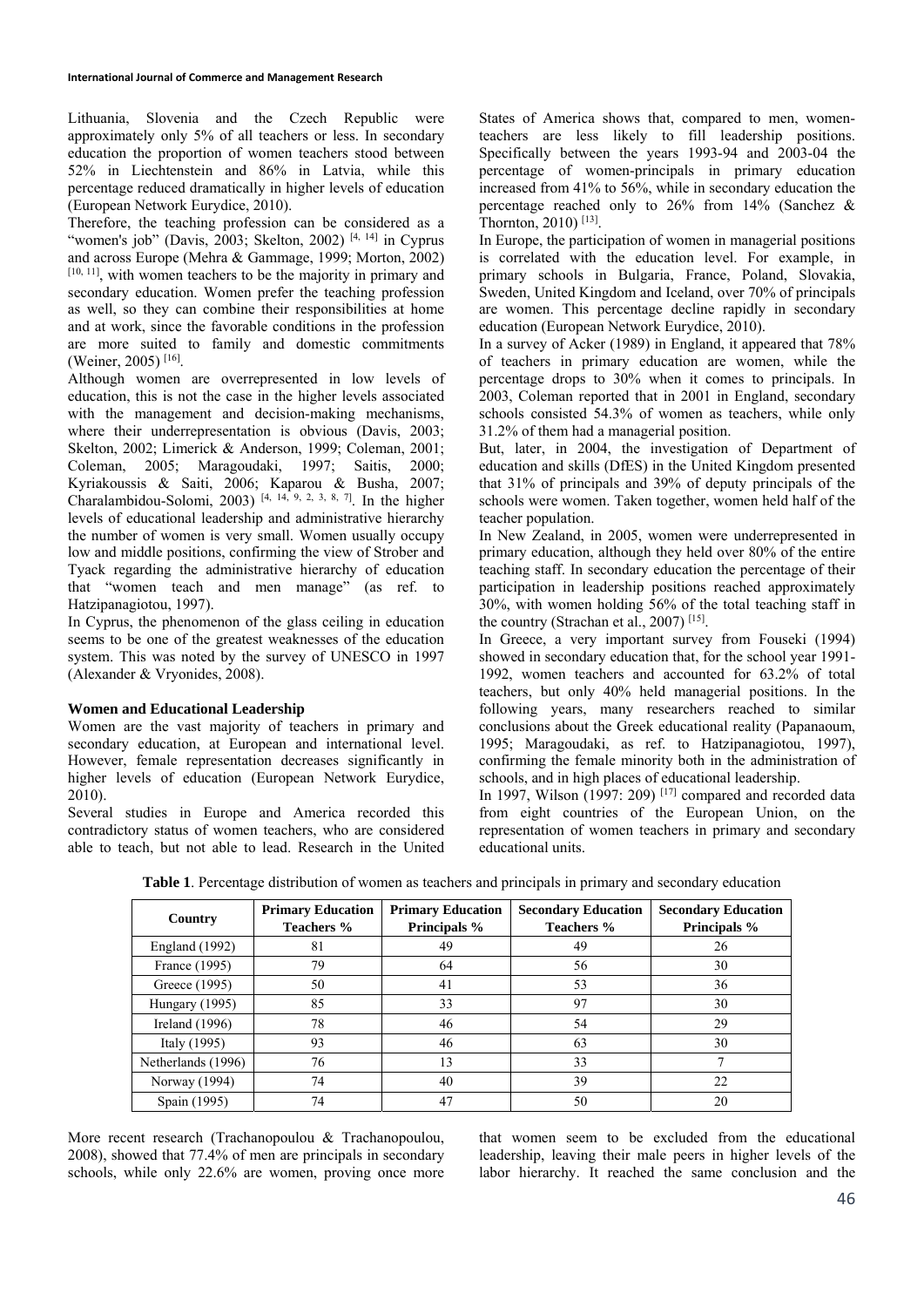research), which states that, in 2007, 42 women candidates stood for Subdirectorate in 10 thesia and upper primary schools of Primary Education of Achaia, against 32 men and selected 26 women versus 21 men.

Additionally, the research of Rapti (2008) and Saiti & Saiti (2012), came to the conclusion that women teachers are excluded from senior management positions, they are underrepresented in managerial positions, but they are represented in a large percentage to lower positions of the education hierarchy, such as those of assistant principal.

So, despite the fact that, with specific law (law 3488/2006). the Greek state supports and promotes equal opportunities between the sexes in employment and education, women teachers are more likely to remain in the lower hierarchical positions compared with their male peers, mainly taking the teaching part of the education, leaving the leadership for the men. In addition, the research of Emmanuel (2002), describes public education in Cyprus during the school years 1995- 2000. The survey shows that, although men are clearly fewer than women teachers, they are, however, more likely to be promoted to senior management positions. The most recent data from the Education Service Commission (Department of Labour Relations), for the school year 2012-2013 show that, in primary education, men are represented twice as often as principals, with respect to women, although the latter are more in numbers.

## **Discussion**

The modern woman is not second to men regarding to staff training and broader education level. What is needed is an internal reinforcement in order to discover her potential. Additionally, a change of mentality and culture of her social milieu is essential. This will bring equality of the sexes both in education and in society in general. As stated in the report of the International Conference on Population and Development-ICPD (1994) "Education is one of the most important means of empowering women with the knowledge, skills and confidence which are needed to encourage their participation in development processes".

Education can be a trigger in empowering women and eliminating the phenomenon of gender prejudices through equitable attitudes and behaviors of teachers towards the students, but also through the organization of the educational system (textbooks, curriculum, teaching approaches/methods etc.). It is also necessary to train the teachers in equal opportunities and gender rights in the form of training programs, seminars etc. Especially for women leaders, training could work as incentive.

In addition, on a social level, it is important for a framework to be created. This framework will create innovative working conditions, more flexible, in order to enable women to combine career with family.

The phenomenon of underrepresentation of women in positions of educational leadership proved complex and multidimensional. The woman teacher can and should evolve easily and freely in all working layers, and higher, without the existence of negative stereotypes against her and she should be free from stress to balance family and professional life. The state has to offer to the woman the chance to participate including management and decision-making" (Charalambides-Solomi, 2003). An end must be given to glass ceiling regarding women's career and a new start for the

complete and universal equality of the sexes, without inequality, discrimination and barriers.

### **References**

- 1. Acker J. Doing Comparable Worth: Gender, Class and Pay Equity. Philadelphia: Temple University Press, 1989.
- 2. Coleman M. Achivement against the odds: the female secondary head teachers in England and Wales. School Leadership and Management, 2001; 21(1):75-100.
- 3. Coleman M. Gender and headship in the twenty-first century. Ανακτήθηκε από: http://eprints.ioe.ac.uk/4164 (τελευταία προσπέλαση 16/9/2014), 2005.
- 4. Davis C. Gender Blind: Insight Gender Equity. Australian Educator, 2003; 40(1):24-27.
- 5. Department of education and skills (DfES). Statistics of Education: School workforce in England. London: HMSO. Aνακτήθηκε από: https://www.gov.uk/government/statistics (τελευταία προσπέλαση 7/12/2004), 2004.
- International Conference on Population and Development Report of the International Conference on Population and Development-ICPD. United Nations, Cairo, 1994, 5-13. Ανακτήθηκε από: https://www.unfpa.org/sites/default/files/event-
- pdf/icpd\_eng\_2.pdf (τελευταία προσπέλαση 16/06/2015). 7. Kaparou M, Bush T. Invisible barriers: the career progress of women secondary school principals in Greece. Compare: A Journal of Comparative and International Education. 2007; 37(2):221-237
- 8. Kyriakoussis A, Saiti A. Underrepresentation of women in public primary school administration: the experience of Greece. International Electronic Journal of Leadership in Learning. 2006; 10(5). Ανακτήθηκε από: http://eric.ed.gov/?id=EJ987871 (τελευταία προσπέλαση 28/09/2014).
- 9. Limerick B, Anderson C. Female administrators and school based management. Educational Management and Administration. 1999; 27(4):401-414
- 10. Mehra R, Gammage S. Trends, Countertrends and Gaps in Women's Employment. World Development, 1999; 27(3):533-550.
- 11. Morton RA. Walking Phenomenon? Women in Educational Leadership in England within a Performance Culture, Η Γυναίκα στην Εκπαιδευτική Διοίκηση. Δελτίο Κυπριακού Ομίλου Εκπαιδευτικής Διοίκησης – ΚΟΕΔ, 2002, 29-41.
- 12. Petraki-Kottis A. Women in management and the glass ceiling in Greece: an empirical investigation. Women in Management Review 1996; 11(2):30-38.
- 13. Sanchez J, Thornton B. Gender Issues in K-12 Educational Leadership. Advancing Women in Leadership Journal. 2010; 30(13):1-15. Ανακτήθηκε από: http://www.advancingwomen.com/awl/Vol30\_2010/Sanc hez Jafeth AWL\_Vol\_30\_No.\_13\_final\_9\_21\_10.pdf (τελευταία προσπέλαση 2/03/2015).
- 14. Skelton C. The Feminisation of Schooling or Remasculinising Primary Education? International Studies in Sociology of Education, 2002; 12(1):77-94.
- 15. Strachan J, Saunders R, Jimmy L, Lapi G. Ni Vanuatu women and Educational leadership development. Paper presented at the 10th Pacific Islands Political Studies Association (PIPSA) Conference, Securing Governance: